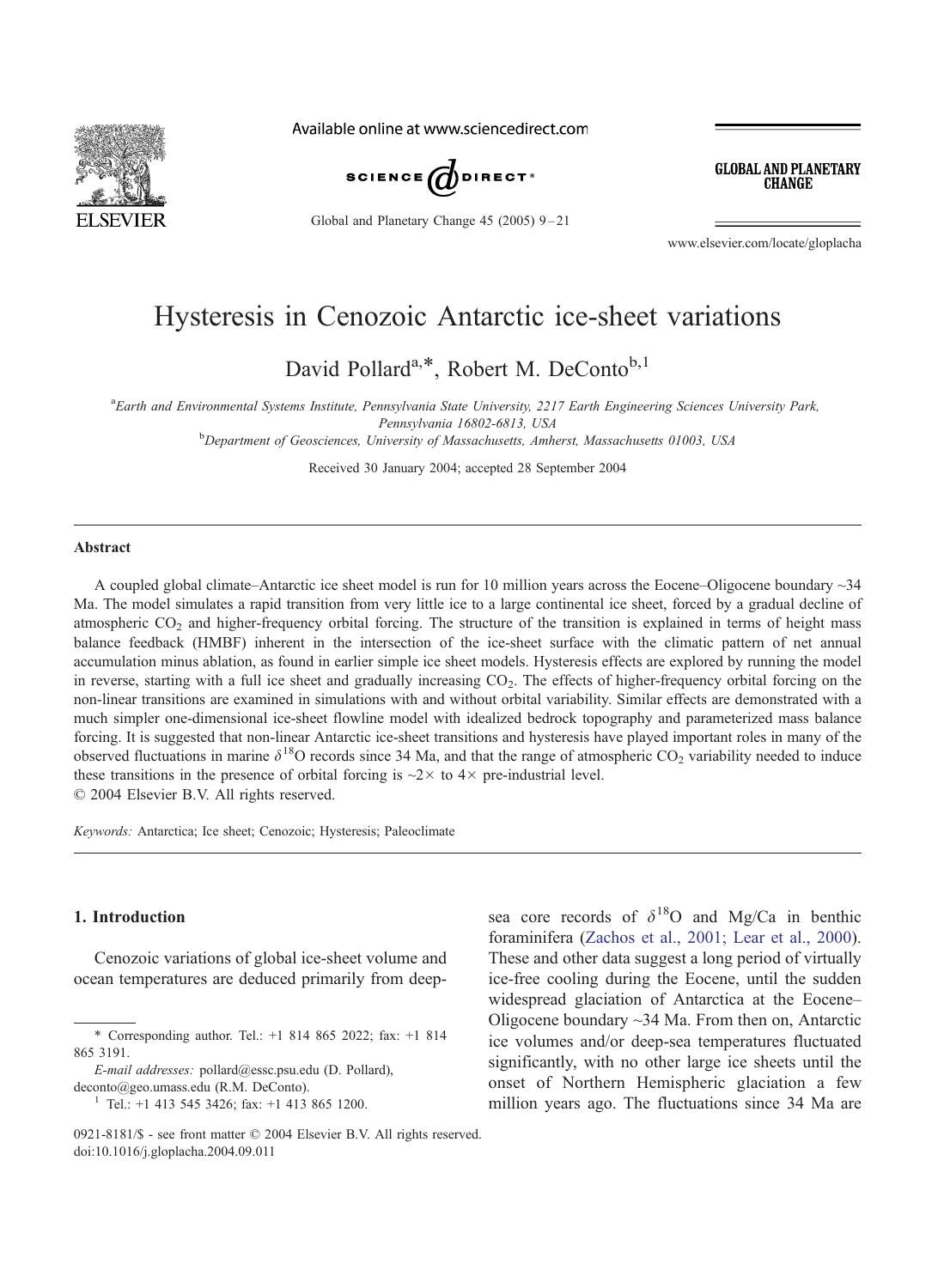<span id="page-1-0"></span>comprised of small-amplitude cycles on orbital timescales of  $10^4$  to  $10^5$  years, superimposed on larger fluctuations and trends with timescales of a few hundred thousand to several million years ([Zachos](#page-12-0) et al., 2001).

Modeling studies have shown that ice sheets can respond non-linearly as climate varies, with sudden transitions in ice-sheet size between multiple stable branches. This hysteresis is a straightforward geometric consequence of the intersection of the ice-sheet surface with typical spatial patterns of net annual snowfall minus ablation, and does not involve albedo feedback ([Weertman, 1961, 1976; Oerlemans and van](#page-12-0) der Veen, 1984; Oerlemans, 1981, 1982a, 2002a). There are two types of hysteresis effects. One, shown in Fig. 1a, involves the formation of relatively small ice caps on sloping terrain, where ice caps below a certain finite size are unstable (analogous to [Weert](#page-12-0)man, 1976, his Fig. 3).

The other type of hysteresis applies to continental ice sheets bounded by the ocean, such as East Antarctica (Fig. 1b, after [Oerlemans, 2002a\)](#page-11-0). Starting with no ice and a warm climate, temperatures must cool considerably before any ice appears, since the annual snowline must descend all the way to the ice-free surface. The non-linearity is most pronounced with no topography and a flat snowline, as in Fig. 1b. In this case, ice grows suddenly over the entire surface, forming a full continental ice sheet with positive mass balance everywhere, discharging into the ocean. If the climate then becomes gradually warmer, the snowline must ascend considerably to produce appreciable melt on the outer ice-sheet flanks, which rise steeply into colder air from the coast and occupy relatively little horizontal area. At first, this outer melt is balanced by dynamical ice flow from the interior and no marginal retreat occurs. The ice sheet will only start to retreat when the areally averaged ice-sheet mass balance is



Fig. 1. Equilibrium ice-sheet sizes versus climate forcing in simple one-dimensional plastic models forced by prescribed patterns of surface mass balance. Thick solid lines indicate stable solutions, thick dashed lines indicate unstable solutions and dotted arrows indicate possible transitions. The solutions are dimensional (not normalized) in order to relate the magnitudes to Antarctica. In all cases, the slope of the snowline or terrain is zero or 0.003, appropriate for major Antarctic mountain ranges. The net surface mass balance has uniform values above and below the snowline, with the value below (negative) being  $3 \times$  that above (positive). The plastic rheological constant ( $\lambda$  in Appendix A) is 10 m. (a) Flat snowline and sloping terrain away from a central peak, appropriate for an isolated mountain range (as in Fig. A1; see Appendix A for analysis). ELA is the elevation of the snowline above the central peak. The upper thinner solid and dashed lines are for a loosely analogous case, with flat terrain and a snowline sloping upwards in both directions from a central minimum. ELA is the elevation of the central snowline minimum above the land. The analysis for this case parallels that in [Weertman \(1976\),](#page-12-0) the only difference being the form of the normalization factors. The lower thinner lines show [Weertman's \(1976, his Fig. 3\)](#page-12-0) case for comparison, with flat terrain bounded on the poleward side and a sloping snowline, and requiring zero net mass balance for the southern half only (more appropriate for Northern Hemispheric ice sheets). ELA is the snowline elevation above land at the poleward boundary. (b) Flat snowline on a flat bounded continent of width 4000 km (after [Oerlemans, 2002a,](#page-11-0) Fig. 1). ELA is the elevation of the snowline above the land. Unlike the cases in (a), non-zero stable solutions have positive net mass balance, discharging to the continental shorelines. Note the much larger axes values in (b) compared to (a); the ice-sheet sizes and magnitude of hysteresis in (b) are much larger.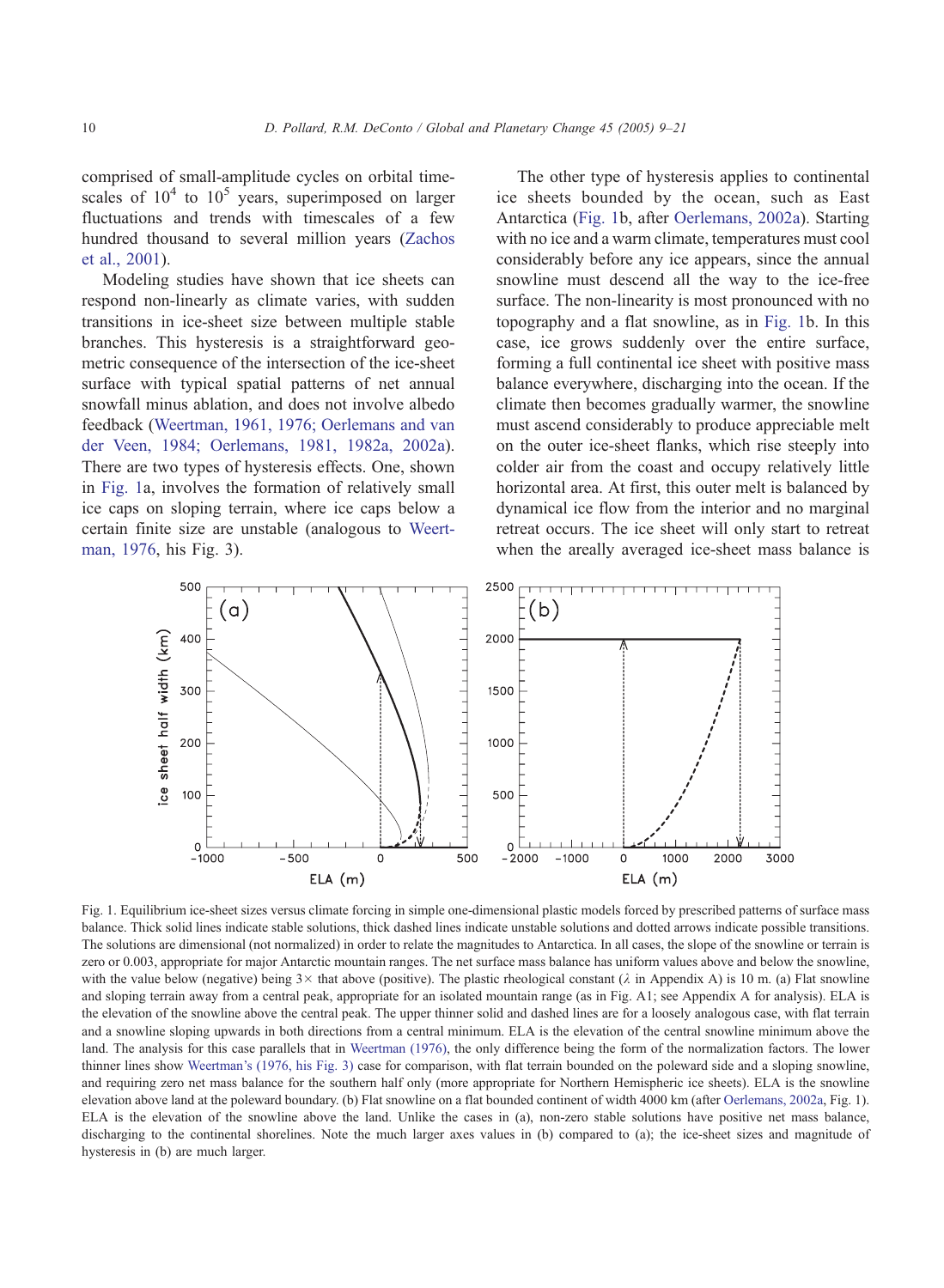negative, i.e., when the snowline has risen far above the original bedrock surface, much higher than the elevation needed to grow the ice sheet originally. At that point, the positive feedback of more melt with lowering ice surface (height mass balance feedback, HMBF) produces runaway wastage of the ice sheet, returning to a state of no ice. Related studies show that hysteresis of either type may also be important for Greenland ([Abe-Ouchi and Blatter, 1993; Crowley and](#page-11-0) Baum, 1995; Toniazzo et al., 2004) and the Laurentide ([Weertman, 1976; Birchfield, 1977; Pollard, 1978\)](#page-12-0).

These concepts have been investigated in the context of Cenozoic Antarctic variations by [Oerlemans](#page-11-0) (1982b) and [Huybrechts \(1993, 1994\),](#page-11-0) using 3-D ice sheet models and prescribed climate variations. Huybrechts found ice-volume hysteresis in experiments with a cooling climate starting with no ice, versus warming climates starting with full ice; however, the amount of hysteresis was quite small, with only  $\sim$ 1 °C difference in air temperature between the growing and receding branches (or  $\sim$ 4 °C with no bedrock topography). He also found that the climate regime in which transitions occur is  $\sim$ 10 to 20 °C warmer than present; i.e., the present Antarctic climate would have to warm into that range to cause drastic retreat or collapse of the current East Antarctic Ice Sheet (EAIS).

The main purpose of this paper is to extend these investigations to include orbital variability and predicted climates, using a coupled 3-D ice sheet and global climate model (GCM) as in [DeConto and](#page-11-0) Pollard (2003a,b), in order to assess the importance of hysteresis in Antarctic ice-sheet fluctuations through the Cenozoic. A related examination of Cenozoic Antarctic ice volumes has recently been performed by [Oerlemans \(2004, in press\)](#page-11-0) using a simple 1-D plastic ice sheet model, not focusing on hysteresis effects but rather on distinguishing between ice volume and deepsea temperature signals. Most other modeling studies of Cenozoic Antarctic ice-sheet variations have considered relatively small changes from the present, such as the effects of warming in the next few hundred years (e.g., [[Huybrechts and Oerlemans, 1990; Huybrechts](#page-11-0) and de Wolde, 1999), and Quaternary variability ([Huybrechts, 1990a,b; Ritz et al., 2001; Oerlemans,](#page-11-0) 2002b).

The climate–ice sheet coupling used in this paper captures HMBF as ice-sheet surface elevations vary, which is crucial for the non-linear hysteresis effects described above. As explained in Section 2, however, the albedo feedback of ice-sheet extent on the climate is only roughly captured, and not at all for sudden transitions. Previous modeling studies have shown that ice-albedo feedback can produce "Small Ice Cap Instability" (SICI), i.e., non-linear jumps and hysteresis in energy-balance climate models (EBMs) that resemble those of HMBF, despite the entirely different physical mechanisms involved (e.g., [North, 1975,](#page-11-0) 1984; Birchfield et al., 1982; Mengel et al., 1988). The ice-albedo/SICI mechanism has been investigated for Antarctica using EBMs and GCMs by [Crowley et](#page-11-0) al. (1994) and indirectly by [Ogura and Abe-Ouchi](#page-12-0) (2001), and using a coupled EBM–ice sheet model by [Maqueda et al. \(1998\).](#page-11-0) Since the effects of ice-albedo feedback and HMBF are similar and have the same sign, they would be expected to augment and increase the hysteresis effects described below. The discussion above applies to the albedo feedback (and other climatic effects) of the terrestrial ice sheet; in our model, seasonal albedo feedback of sea ice and snow are fully captured by the GCM.

It should be noted that the model described below, and most of those mentioned above, are limited to the terrestrial EAIS. Possible marine incursions and instability of the West Antarctic Ice Sheet (WAIS) (e.g., [Hughes, 1975; Warner and Budd, 1998;](#page-11-0) Anderson et al., 2001; Vaughan and Spouge, 2002), presently grounded well below sea level, are not represented. The WAIS may not have existed in the earlier Cenozoic ([Scherer, 1991\)](#page-12-0), and later WAIS fluctuations have arguably occurred with higher frequencies and smaller amplitudes than those considered here ([Pollard, 1983,](#page-12-0) Appendix; [MacAyeal,](#page-11-0) 1992; Oerlemans, 2002b).

# 2. Models and coupling methods

The experiments in this paper use a coupled GCM– dynamic ice sheet model, and focus on the Eocene– Oligocene transition ~34 Ma. The models, boundary conditions and coupling are described in [DeConto and](#page-11-0) Pollard (2003a,b) and [Pollard and DeConto \(2003\).](#page-12-0) Briefly, the GENESIS v.2 global climate model ([Thompson and Pollard, 1997\)](#page-12-0) is run with T31 horizontal resolution ( $\sim$ 3.75°) and a 50-m slab ocean to simulate a suite of climates for the Cenozoic, with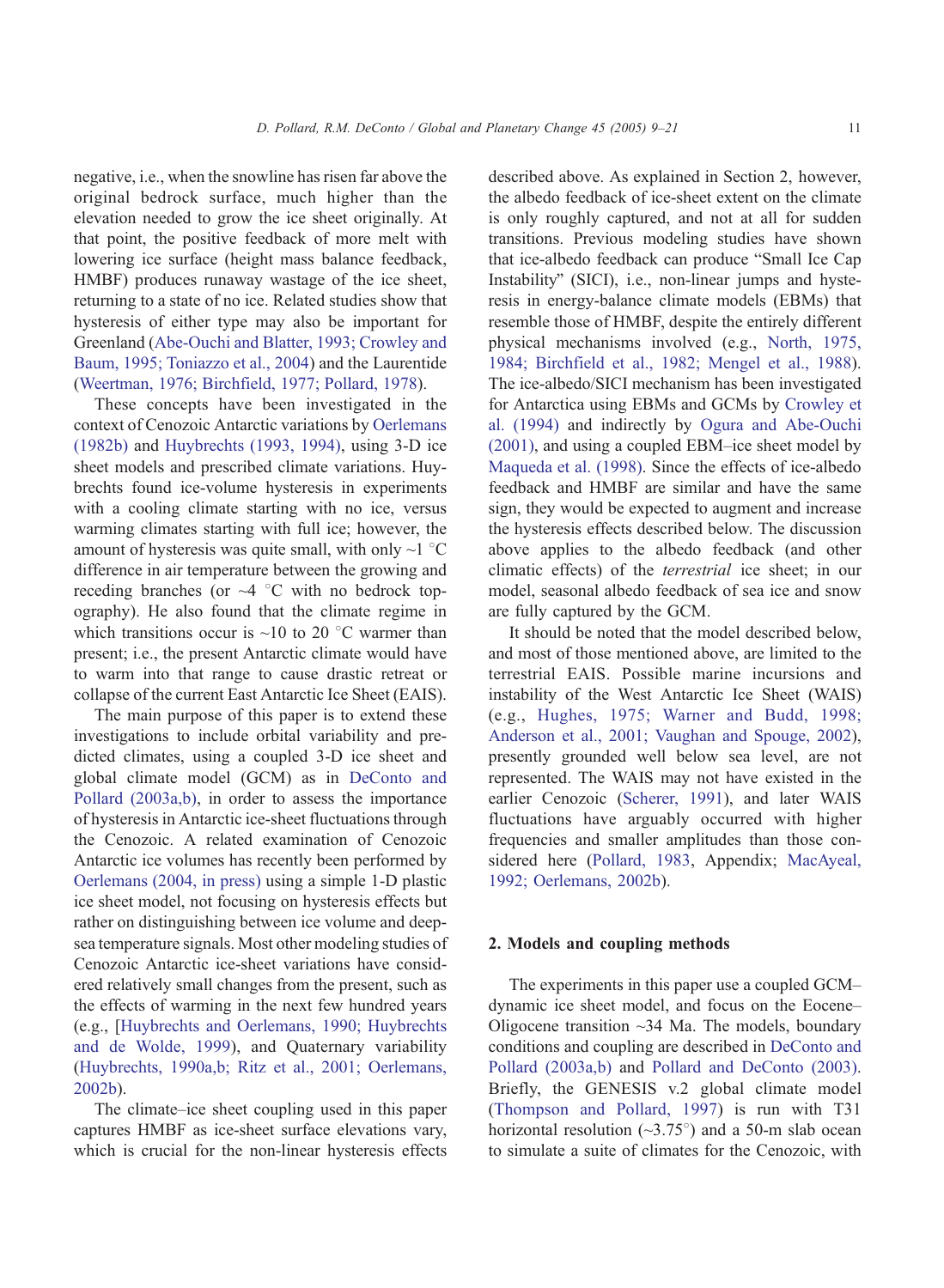prescribed orbital configurations representing idealized orbital cycles. The stored monthly climate fields are interpolated to the fine-grid (40 km) topography of the Antarctic ice sheet model, using constant lapserate corrections as in [Thompson and Pollard \(1997\).](#page-12-0)

A positive-degree day parameterization is used to calculate the net annual surface mass balance in the ice sheet model (e.g., [Ritz et al., 1997\)](#page-12-0) every 200 years as the ice topography varies, with allowance for diurnal cycles, superimposed ice and refreezing of meltwater. A standard 3-D dynamic ice sheet model is used, following the established lineage of [Huybrechts](#page-11-0) (1990a), [Ritz et al. \(1997\)](#page-12-0) and others. The ice model is run on a 40-km polar stereographic grid, with 10 vertical levels and a timestep of 10 to 20 years. Ice temperatures are predicted mainly for their effects on ice rheology and basal conditions. Vertical diffusive temperature profiles are also predicted through the upper ~2 km of bedrock, using six unequal levels, and a uniform geothermal heat flux. Standard basal sliding occurs where the bed is at the melting point; there is no other consideration of basal hydrology or deforming beds. There are no ice shelves, and ice is removed seaward of the continental shoreline (thus, the initiation of West Antarctic ice, which requires a phase of expanding ice shelves or calving fronts, is postponed to future work). The bedrock response to ice load is a local relaxation to isostatic equilibrium with a time constant of 5000 years, and with the load modified by lithospheric flexure ([Brotchie and Syl](#page-11-0)vester, 1969). The GCM Cenozoic simulations use a reconstruction of early Oligocene geography, topography and sea level ([Hay et al., 1999\)](#page-11-0). The higherresolution ice sheet model uses present-day Antarctic bedrock elevations ([Bamber and Bindschadler, 1997\)](#page-11-0), isostatically rebounded with present ice removed.

Since it is computationally infeasible to run the GCM continuously over geologic time scales, the coupling between the climate and ice sheet models is necessarily asynchronous. First, a suite of five GCM climate simulations is performed, with orbital configurations updated every 10,000 years in order to resolve an idealized orbital cycle with 20, 40 and 80 ka periodicities (explained in detail in [DeConto and](#page-11-0) Pollard, 2003a,b). In-between each GCM simulation, the ice sheet model is run for 10,000 years driven by the previous GCM climate, and the resulting ice extent is prescribed for the next GCM simulation. Two such GCM suites are generated with different atmospheric  $CO<sub>2</sub>$  levels,  $2 \times$  and  $3 \times$  PAL (pre-industrial atmospheric level, taken as 280 ppmv). Subsequently, the stored suites of monthly meteorologic GCM variables are averaged appropriately to provide the climate and surface mass balance at any time as the ice sheet model is integrated continuously through millions of years. The averaging of the GCM climates (temperature, precipitation) is linear, accounting for orbital cycles and imposed long-term trends in  $CO<sub>2</sub>$ . For  $CO<sub>2</sub>$ , the interpolation is performed in terms of  $log(CO<sub>2</sub>)$  to account for its logarithmic effect on radiative forcing; for values outside the range of  $2 \times$  to  $3 \times$  PAL, linear extrapolation is performed. Although this procedure roughly captures some albedo feedback due to higherfrequency ice-sheet and sea-ice variability in response to orbital cycles, in general, it does not account for icealbedo feedback in the long-term simulations. This is especially true across major ice transitions such as the Eocene–Oligocene boundary, where the ice-sheet expansion in the long-term simulation does not correspond at all to the ice sheets in the GCM sequences. However, since varying ice-sheet topography is accounted for in the surface mass balance computations every 200 years, height mass balance feedback is captured adequately.

# 3. Results: ice volume

The solid curve in [Fig. 2a](#page-4-0) shows Antarctic ice volume from a 10-million-year simulation representing the Eocene–Oligocene transition ([DeConto and](#page-11-0) Pollard, 2003a,b), with imposed orbital forcing and a long term linear decline in atmospheric  $CO<sub>2</sub>$  from  $4\times$ to  $2 \times$  PAL over the duration of the run. This  $CO<sub>2</sub>$ history around the E–O boundary is more or less consistent with estimates from geochemical models ([Berner and Kothavala, 2001\)](#page-11-0) and deep-sea core data ([Pagani et al., 1999; Pearson and Palmer, 2000;](#page-12-0) but see [Royer et al., 2001; Demicco et al., 2003\)](#page-12-0). As discussed in [DeConto and Pollard \(2003a,b\),](#page-11-0) the relatively sudden non-linear transition from very small ice amounts to a near continental expanse as  $CO<sub>2</sub>$ drops slightly below  $3 \times$  PAL, and the higherfrequency orbital variations, bear a striking resemblance to the observed Eocene–Oligocene transition in  $\delta^{18}$ O records ([Zachos et al., 1996, 2001\)](#page-12-0).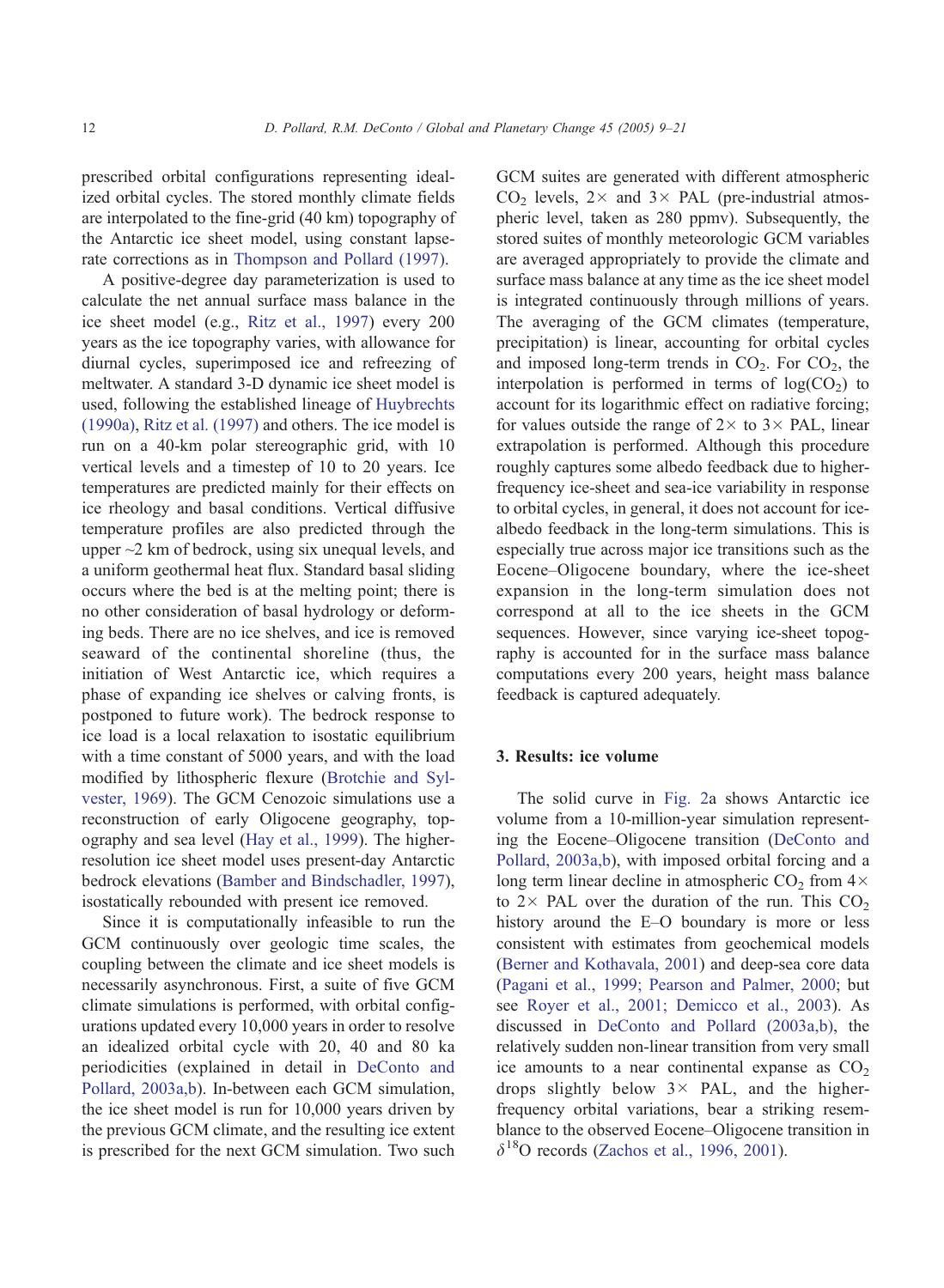<span id="page-4-0"></span>

Fig. 2. Antarctic ice volumes in ~10-million-year simulations with the ice sheet model driven asynchronously by stored GCM climates. (a) Solid curve: "forward" integration, running from left to right with atmospheric CO<sub>2</sub> decreasing linearly in time from  $4 \times$  to  $2 \times$  PAL, and with higher-frequency orbital forcing. Dashed curve: "reverse" integration, running from right to left, starting with a large ice sheet, and with CO<sub>2</sub> increasing linearly from  $2 \times$  to  $4 \times$  PAL. (b) As (a), except with no orbital forcing.

We interpret the overall transition as a boundedcontinent jump of the second type mentioned in the Introduction, as the snowline descends below the level of most Antarctic terrain and the ultimate size is constrained only by the shoreline (as in [Fig. 1b](#page-1-0)). The overall transition is made up of three smaller "substeps", which occur as the descending snowline intersects the plateaus of the major mountain ranges (Queen Maud, Gamburtsevs, Transantarctics), allowing substantial ice caps to form on each, which then fluctuate with orbital forcing and later coalesce. One might consider these substeps to be jumps of the first type mentioned above involving sloping terrain; however, for slope magnitudes appropriate for the Antarctic ranges, this mechanism produces very little hysteresis (only very small initial ice caps ~100 km wide, as in [Fig. 1a](#page-1-0)) and quite gradual subsequent growth, unlike the model substeps in Fig. 2a. Hence, we think the substeps are more likely manifestations of the continental-scale mechanism ([Fig. 1b](#page-1-0)), occurring as the snowline intersects the more or less flat central plateau of each mountain range, with the ice cap bounded for a while by the extent of the range. More analysis on the scale of mountain ranges is

given in [Oerlemans \(2002a\).](#page-11-0) [Fig. 3](#page-5-0) further illustrates the model behavior, showing baseline (ice-free) bedrock topography, and snapshots of ice thickness through the transition.

The dashed curve in Fig. 2a shows a reversed run, starting with a full continental ice sheet under a warming climate, i.e., with time running from right to left and CO<sub>2</sub> linearly *increasing* from  $2 \times$  to  $4 \times$  PAL. As expected from the continental ice-sheet hysteresis found in simple models as described above ([Fig. 1b](#page-1-0)), the main transition is delayed compared to the forward simulation. This is simply because the preexisting ice-sheet topography is much higher and steeper than the baseline bedrock topography, so the snowline has to be raised substantially before the overall ice-sheet budget becomes negative. The same minor substeps occur as in the forward integration, as ice retreats from individual mountain plateaus.

The lower panel in Fig. 2b shows the same pair of forward and reversed runs, but with no orbital cycles, i.e., with the same mid-range orbit throughout, and the slow  $CO<sub>2</sub>$  trend as the only external forcing. Without orbital variability, the main transition and the substeps are delayed considerably, and the hysteresis between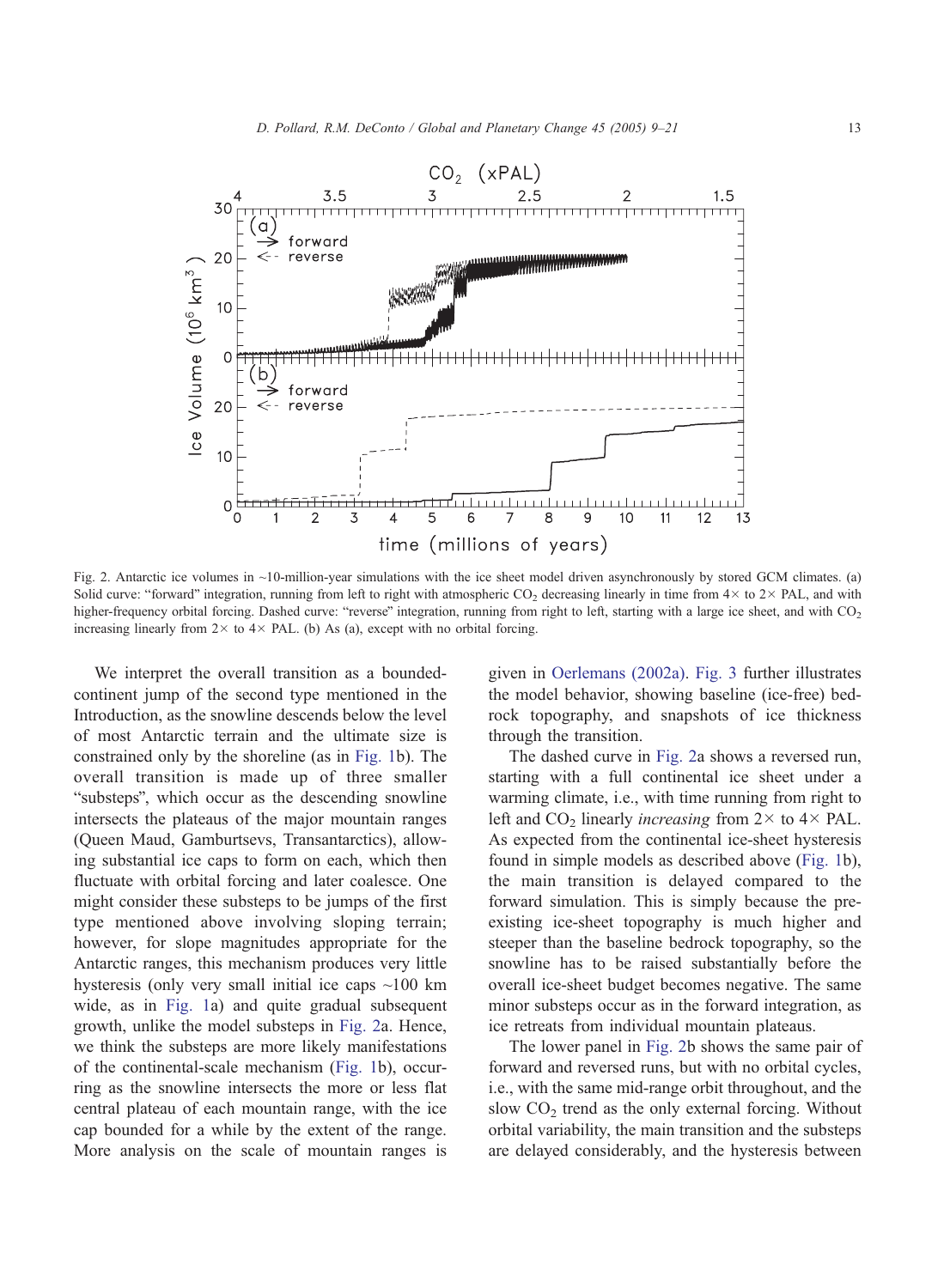<span id="page-5-0"></span>

Fig. 3. (a) Ice-free Antarctic bedrock topography in meters above sea level, reconstructed from a modern 5-km database ([Bamber and](#page-11-0) Bindschadler, 1997), isostatically relaxed to ice-free equilibrium and interpolated to the 40-km polar stereographic grid of the ice sheet model. (b–d) Ice surface elevations at particular times during the major transition from little ice to a large continental ice sheet in the nominal long-term simulation ([Fig. 2a](#page-4-0), solid curve). (b) 4,700,000 years. (c) 5,200,000 years. (d) 6,000,000 years. These are model years from the start of the long integration, as shown on the horizontal axis in [Fig. 2.](#page-4-0)

forward and reversed runs increases several fold. Evidently, orbital cycles act as an "envelope" of highfrequency forcing superimposed on the gradual  $CO<sub>2</sub>$ trend, so that particular thresholds are reached earlier than in the absence of orbital forcing. For instance, when the descending snowline in the forward run in [Fig. 2b](#page-4-0) is still above a mountain plateau, an australsummer cold orbit can lower the snowline in [Fig. 2a](#page-4-0) to intersect the plateau, growing a substantial ice cap in a few thousand years that can survive the next australsummer warm orbital interval. In other words, without high-frequency orbital variability, the  $CO<sub>2</sub>$  trend must continue for longer to achieve a particular snowlineelevation threshold.

Much the same behavior is exhibited by simpler models with idealized forcing, as shown in [Fig. 4.](#page-6-0) Here, the ice sheet model has been reduced to a single onedimensional Cartesian flowline, with no lithospheric flexure and no ice-temperature variation. The continental domain is 3000 km wide with zero ice imposed at each boundary. The ice-free bedrock topography is 0 m, except for two triangular "mountain ranges" equispaced on the domain with width 700 km and central peak elevation 2000 m. The surface mass balance is parameterized in terms of the Equilibrium Line Altitude (ELA), whose elevation is flat but varies in time. For an ice surface at Z meters above sea level, the net annual mass balance  $B$  (m/year) is:

$$
B = \max \left[ .05, e^{-Z/1000} \right]
$$
if Z>ELA  

$$
B = (ELA - Z)/1000
$$
if Z< ELA

which crudely captures the elevation-desert reduction in snowfall in the high Antarctic interior, and rapid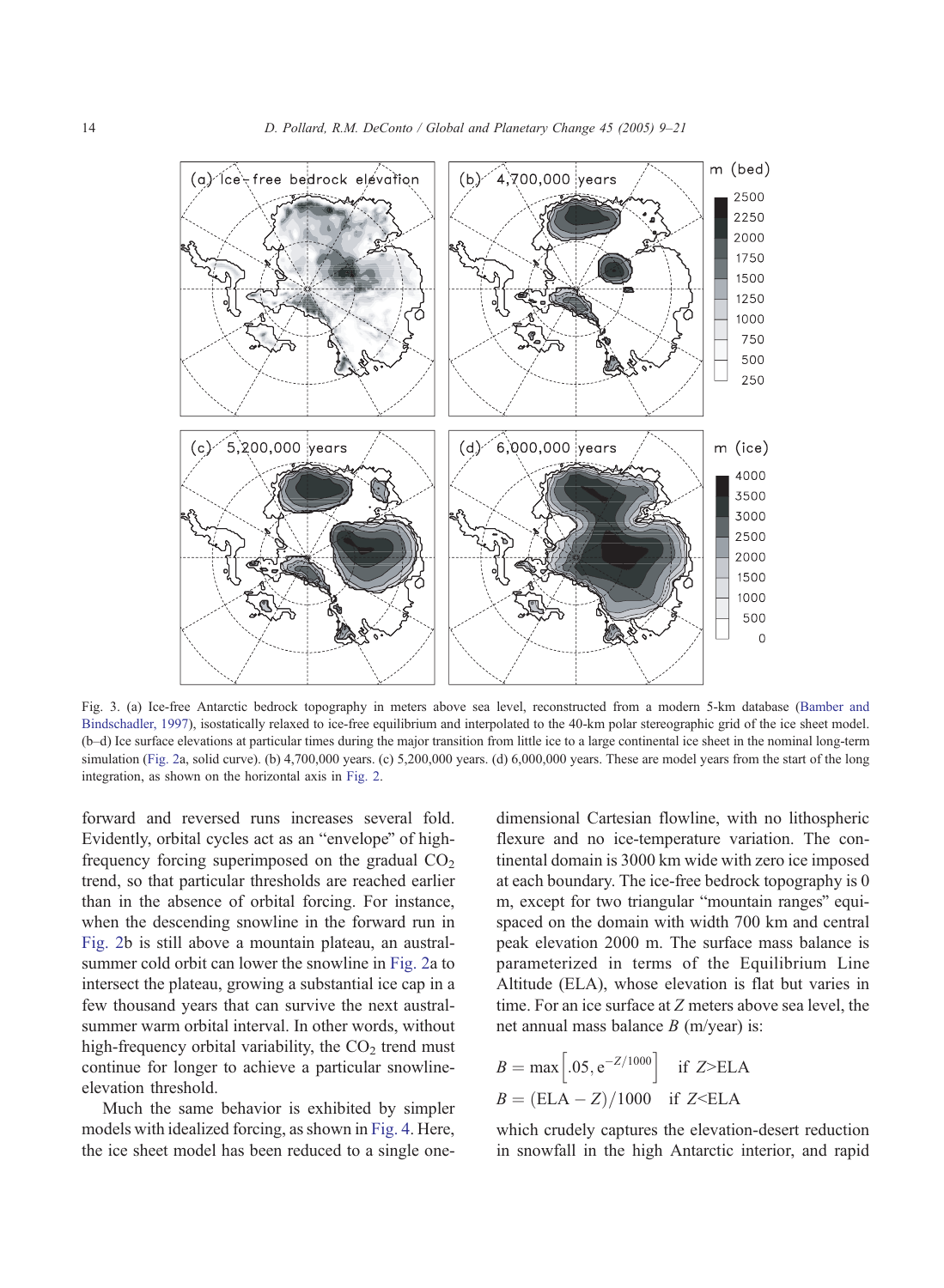<span id="page-6-0"></span>

Fig. 4. As [Fig. 2,](#page-4-0) except showing ice-sheet cross sectional area, using a 1-D flowline ice model, idealized baseline bedrock topography, and parameterized surface mass balance (see text). The fine-dashed lines and right-hand scale show prescribed variations in Equilibrium Line Altitude (ELA, see text). (a) With orbital forcing and mountain ranges. (b) With no orbital forcing, and with mountain ranges. (c) With orbital forcing and no mountains (flat baseline topography). (d) With no orbital forcing and no mountains.

increase in melting below the ELA. Long-term forcing is imposed by lowering or raising the ELA by 300 m per million years (fine-dashed lines and right-hand scale in Fig. 4). Orbital forcing is imposed as an additional sinusoidal variation with a peak-to-peak amplitude of 400 m and a period of 80 ka.

All of the non-linear features in the full-model runs ([Fig. 2\)](#page-4-0) have their counterparts in Fig. 4. With orbital forcing and mountains (Fig. 4a), there is a substep within the overall transition as ice caps first form on

(retreat from) the mountains in the forward (reverse) run. With no orbital forcing (Fig. 4b), the hysteresis is more pronounced, and transitions are delayed on the order 200/300 million years, which is the time needed by the long-term  $CO<sub>2</sub>$  trend to raise or lower the ELA by 1/2 the amplitude of the orbital forcing.

Fig. 4c and d shows the effects of removing the two mountain ranges, so that the ice-free bedrock elevation is 0 m everywhere. There are no substeps in this case, and all hysteresis is due to the continental-scale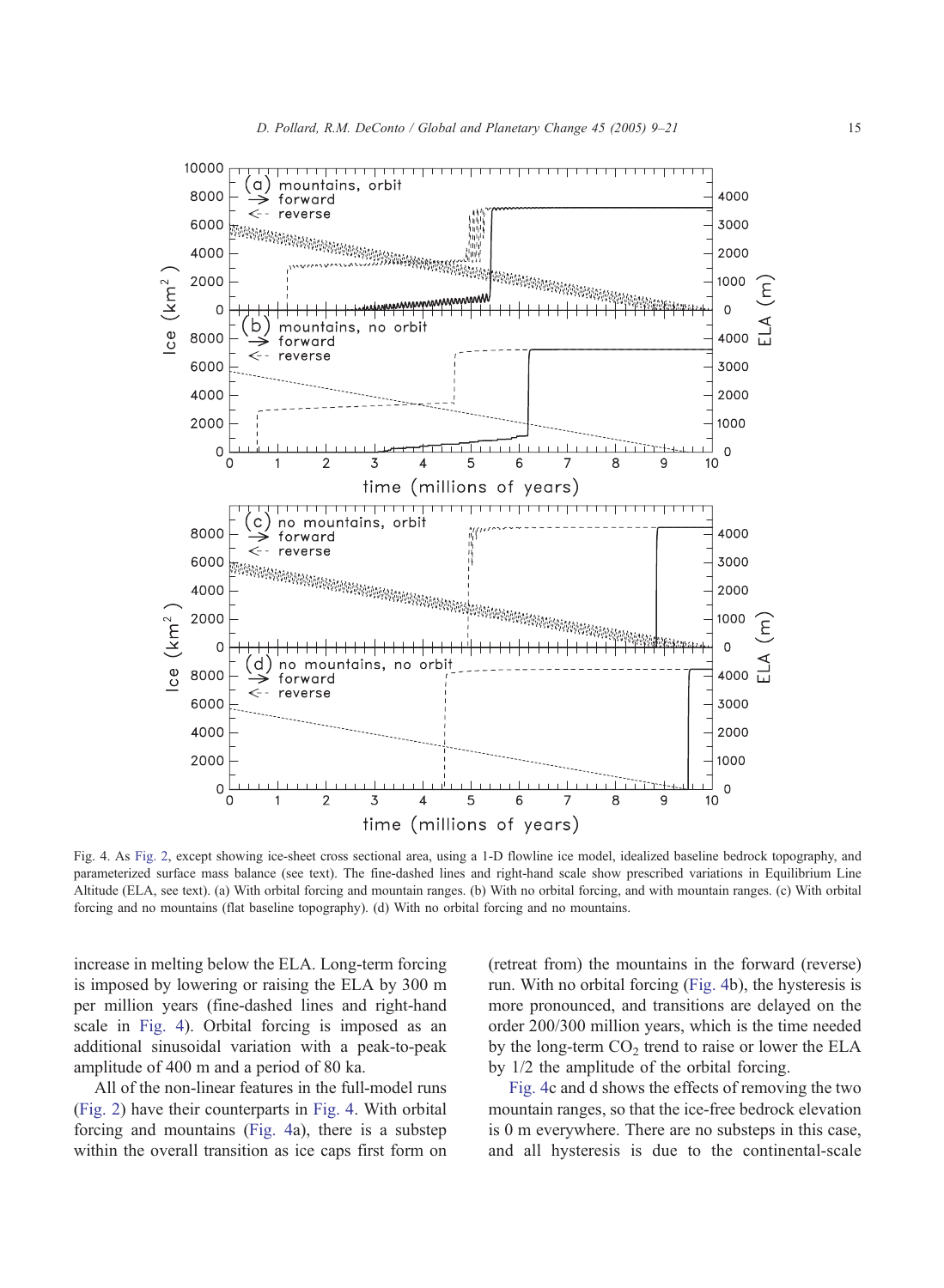<span id="page-7-0"></span>mechanism of the flat snowline intersecting the flat baseline bedrock in the forward direction, and having to counteract the ice-sheet topography in the reverse direction. Compared to the runs with mountains, the transitions occur later and more abruptly, and hysteresis is more pronounced, as might be expected without the substeps provided by mountain plateaus.

#### 4. Results: temperature and precipitation

Fig. 5 gives an idea of the relative effects of orbital changes and  $CO<sub>2</sub>$  variations on the GCM climate, showing changes in austral summer surface air temperature and annual precipitation over Antarctica with a prescribed large Antarctic ice sheet like that in [Fig. 3d](#page-5-0).

Since ice melt occurs only in the summer months and only on the lower-elevation flanks  $(\sim 70 \text{ S})$ , summer air temperatures in those regions are most relevant to the annual ice-sheet mass balance. Around the flanks, extreme orbital changes produce 4 to  $8^{\circ}$ C of summer warming, comparable to the 4 to 6  $\degree$ C warming produced by increasing  $CO<sub>2</sub>$  from  $2 \times$  to  $3 \times$  PAL. Orbitally induced warming in the interior (Fig. 5a) is even greater, but this has no direct effect on the ice budget. Precipitation increases along with temperature over the whole region with both types of forcing (Fig. 5c,d), due primarily to the greater moisture capacity of warmer air, with larger increases in absolute amount around the lower flanks and surrounding ocean.

The 4 to 6  $\degree$ C flank warming due to increased  $CO<sub>2</sub>$ (Fig. 5b) gives a rough estimate of the temperature



Fig. 5. (a) Difference in austral summer (DJF) 2-m air temperature (°C) with a full ice sheet, between two GCM simulations with orbits yielding extreme warm minus extreme cold Southern Hemispheric summers (Warm orbit has eccentricity 0.05, perihelion in January, obliquity 24.5°. Cold orbit has eccentricity 0.05, perihelion in July, obliquity 22.5°). (b) As (a), except for  $3 \times$  minus 2 $\times$  PAL CO<sub>2</sub>, both with the cold SH summer orbit. (c-d) As (a) and (b), except for changes in annual precipitation (mm/day).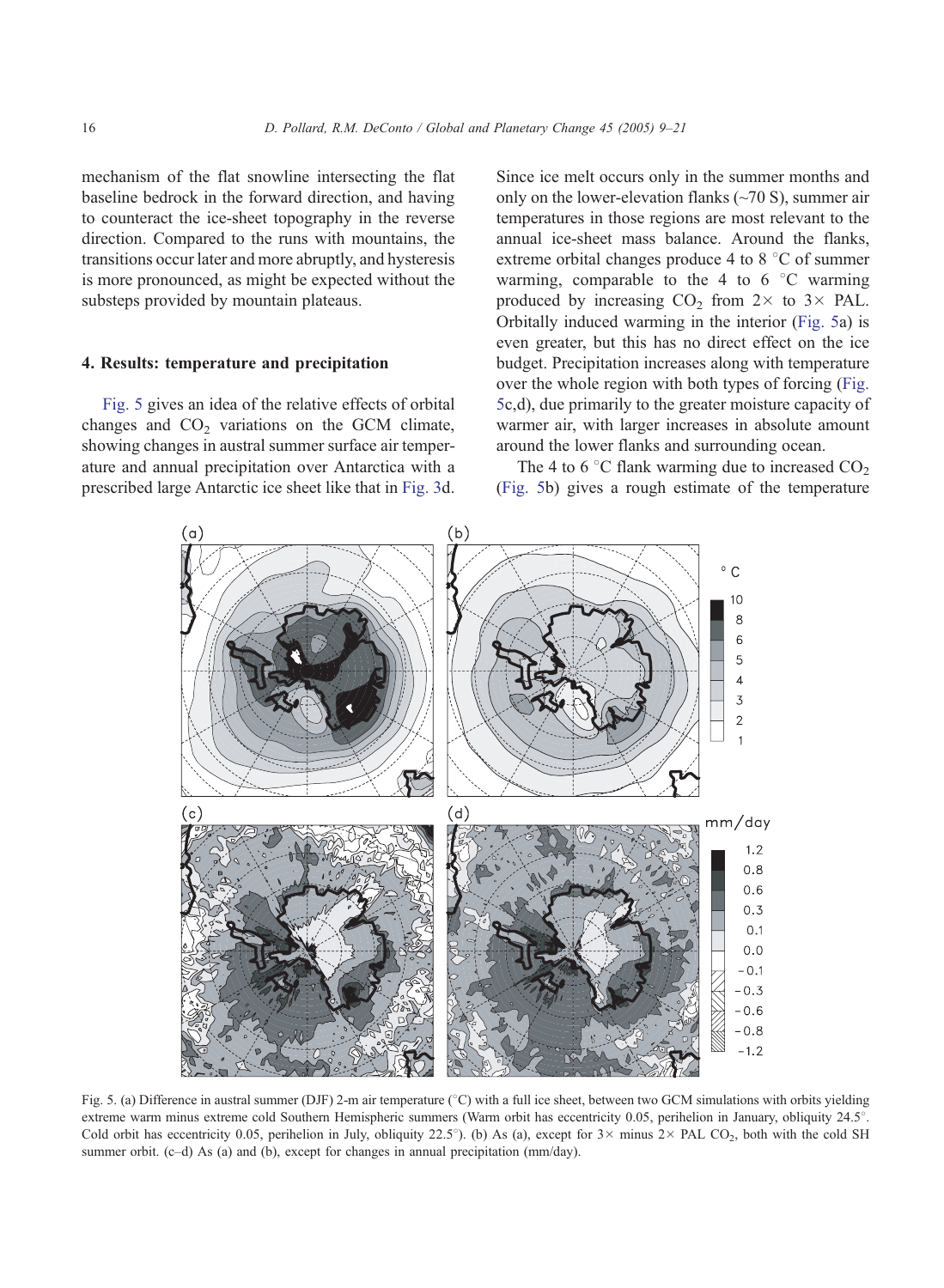<span id="page-8-0"></span>difference associated with the hysteresis in [Fig. 2.](#page-4-0) With orbital forcing, the forward and reverse tran-sitions in [Fig. 2a](#page-4-0) are separated by  $0.5 \times$  PAL in CO<sub>2</sub> amount ( $\sim$ 2.7 $\times$  vs. 3.2 $\times$ ), i.e., by  $\sim$ 2 to 3 °C in summer temperatures around  $\sim70$  °S judging from [Fig. 5b](#page-7-0). Without orbital forcing, the hysteresis separation in [Fig. 2b](#page-4-0) is  $\sim$ 1 × PAL ( $\sim$ 2 × vs. 3 ×), i.e., ~4 to 6  $\degree$ C in summer temperatures around ~70  $\degree$ S. The latter temperature difference is larger than the  $\sim$ 1 <sup>o</sup>C separation found in Huybrecht's Antarctic simulations ([Huybrechts, 1993,](#page-11-0) his Fig. 9). Presumably, this is due to differences in climate variations, since the ice sheet models and baseline topography are very similar in both studies. For instance, increases in GCM snowfall ([Fig. 5c](#page-7-0),d) tend to counteract the increases in flank temperatures and melt, possibly to a greater extent than in the surface mass-balance parameterizations of [Huybrechts \(1993,1994\).](#page-11-0)

Fig. 6 summarizes the sensitivity of GCM surface air temperatures and precipitation to a more complete set of changes in  $CO<sub>2</sub>$ , orbit, and ice-sheet size. Temperatures in Fig. 6a are for austral summer, averaged around  $65 \degree S$  (just offshore to avoid topographic effects of different ice-sheet geometries). With no ice, the effects of an extreme orbital change are somewhat larger than a  $2 \times$  to  $3 \times$  CO<sub>2</sub> change. With

3x, W.O. p

 $(a)$ 

full ice, the effects are comparable (as in [Fig. 5\)](#page-7-0), and are largest for the coldest conditions where there is more opportunity for sea-ice-albedo feedback.

Changes in annual precipitation shown in Fig. 6b closely follow those of temperature (due primarily to the greater moisture capacity of warmer air) and have opposite effects on the ice-sheet mass balance. The effects of melt on the overall mass balance generally dominate those of precipitation, for the large excursions considered here (as evident in [Fig. 2,](#page-4-0) unlike the smaller changes from the colder modern base state expected in the next century; e.g., [[Huybrechts and](#page-11-0) Oerlemans, 1990; Huybrechts and de Wolde, 1999]). Not shown in Fig. 6 are the very different spatial distributions of precipitation for a full ice sheet compared to no ice, with strong orographic precipitation on ice-sheet flanks and desert-like conditions in the interior; the interior-desert and cooling effects of a full ice sheet dominate those of orography to lower the continental-mean precipitation (Fig. 6b).

Fig. 6 also shows values from a modern GCM simulation with the present Antarctic ice sheet ([Thompson and Pollard, 1997\)](#page-12-0). Compared to modern, summer flank temperatures are  $\sim$  10 °C warmer with 3  $\times$ PAL  $CO<sub>2</sub>$  (Fig. 6a), which is roughly the  $CO<sub>2</sub>$  value at which the main reverse transition occurs in [Fig. 2b](#page-4-0).



 $1.6$ 

 $(b)$ 

3x, W.O. p

orbits (C.O. and W.O. denote austral-summer cold and warm orbits as in [Fig. 5\)](#page-7-0), two CO<sub>2</sub> levels ( $2 \times$  and  $3 \times$  PAL), and two prescribed ice-sheet extents (no ice, and a "full" continental ice sheet as at the end of the forward run in [Fig. 2a](#page-4-0)). Also shown is the value for a modern simulation with the present Antarctic ice sheet. (b) As (a), except for annual mean precipitation, averaged over the Antarctic continent.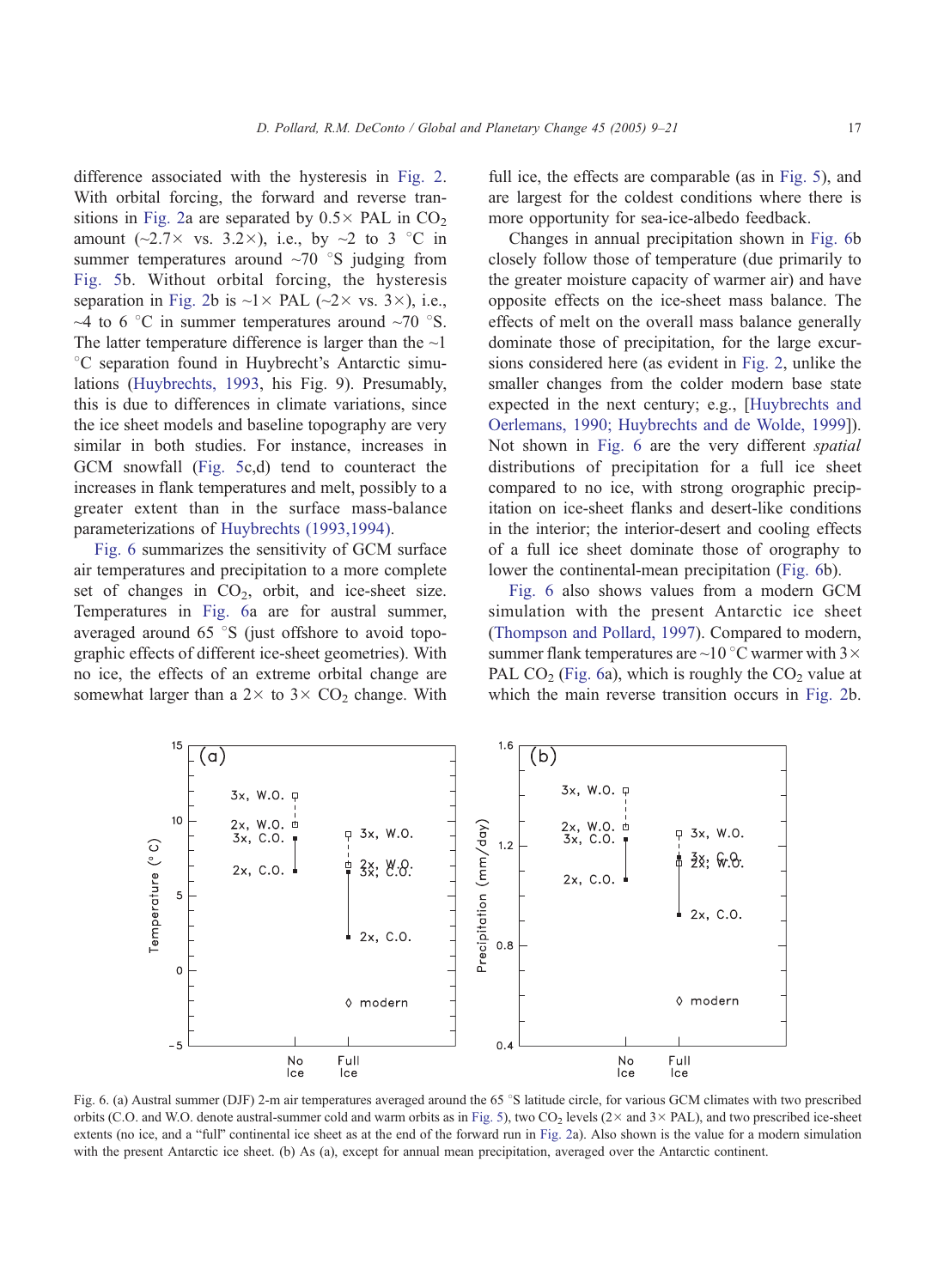This is somewhat less than the  $\sim$ 15 to 20 °C warming above modern required to cause EAIS retreat found by [Huybrechts \(1993, his Fig. 9\).](#page-11-0) Again, this may reflect differences in the treatment of precipitation between the two studies, but is probably due more to shortcomings of our coupling method in [Fig. 2](#page-4-0) (see below).

#### 5. Conclusions

Non-linear transitions and hysteresis associated with ice-sheet height mass balance feedbacks are likely to be important in Cenozoic variations of Antarctic ice volume. In our coupled climate–ice sheet model, the observed sudden onset of Antarctic ice at the Eocene–Oligocene boundary ~34 Ma is simulated successfully as a non-linear response triggered by gradual decline of atmospheric  $CO<sub>2</sub>$ , with height mass balance feedbacks being central to the suddenness of the transition. The transitions and hysteresis in our results are interpreted as due to the continental-scale mechanism of a flat snowline and bounded ice extent ([Fig. 1b](#page-1-0)). As discussed in [DeConto and Pollard](#page-11-0) (2003a), other influences such as the opening of the Drake and Tasman Passages and changing ocean circulation are probably minor in comparison. We suggest that the same type of non-linear responses of the Antarctic ice sheet have played important roles in many of the subsequent  $10^5$ - to  $10^6$ -year fluctuations in the composite  $\delta^{18}$ O record since 34 Ma ([Zachos et al.,](#page-12-0) 2001).

In our model with orbital forcing,  $CO<sub>2</sub>$  levels need to rise slightly above  $3 \times$  PAL to induce drastic retreat of a pre-existing EAIS, and need to drop slightly below  $3 \times$ PAL to grow a large ice sheet from no ice ([Fig. 2a](#page-4-0)). However, our current coupling method does not fully capture terrestrial ice–albedo feedback, which can affect Antarctic temperatures and precipitation just as much as orbital and  $CO<sub>2</sub>$  changes, as shown by [Fig. 6.](#page-8-0) Work is in progress to incorporate this effect. In preliminary experiments including orbital forcing (not shown), we have found that albedo feedback increases the hysteresis between forward and reverse runs, so that transitions occur at  $3 \times$  and  $4 \times$  PAL CO<sub>2</sub>, and are more sudden than those in [Fig. 2a](#page-4-0).

These results have significant implications for the possible envelope of East Antarctic ice-sheet behavior through the Cenozoic. Once a large EAIS forms at the Eocene–Oligocene transition, then in order for any subsequent large-scale retreat of the ice sheet to occur, the decline in atmospheric  $CO<sub>2</sub>$  must reverse and levels must rise above  $\sim$ 3 to 4 $\times$  PAL in the presence of orbital forcing. As mentioned above, [Huybrechts \(1993, 1994\)](#page-11-0) has addressed much the same question regarding Cenozoic Antarctic ice-sheet variability, using a similar ice model to ours with parameterized climate forcing. Our results suggest that if  $CO<sub>2</sub>$  levels fluctuated between  $\sim$ 2 $\times$  and 4 $\times$  PAL through the Oligocene, Miocene and/or Pliocene, this would have produced the right range of high-southern-latitude climates to trigger repeated non-linear jumps and hysteresis in Antarctic ice volume. This  $CO<sub>2</sub>$  range is somewhat higher than the  $\sim$ 1  $\times$  to 1.5  $\times$  PAL deduced from proxy records between 25 Ma and the present ([Pagani et al., 1999;](#page-12-0) Pearson and Palmer, 2000; Zachos et al., 2001; Royer et al., 2001; Demicco et al., 2003), but arguably still plausible given the uncertainties in those estimates (cf. [Retallack, 2001, 2002\)](#page-12-0).

Due to the mass inertia of the ice sheet, climate fluctuations out of equilibrium with current ice must be maintained for several thousand years to have an appreciable effect on East Antarctic ice volume, and to induce transitions such as those described above. Some higher-end projections of long-term anthropogenic CO<sub>2</sub> levels exceed  $\sim$ 3  $\times$  to 4 $\times$  PAL for several thousand years into the future ([Walker and Kasting, 1992; Lenton](#page-12-0) and Cannell, 2002), which are the levels needed in our model to induce EAIS collapse. However, our paleoclimatic simulations are not directly applicable to the next  $\sim$  5000 years, since the time scales of  $CO<sub>2</sub>$  change are very different, and since we include full orbital variations. Also, the no-orbit case in [Fig. 2b](#page-4-0) does not include the albedo-cooling effect of a full-size Antarctic ice sheet. In preliminary experiments with albedo feedback and no orbital variations, we find that  $CO<sub>2</sub>$ levels must exceed  $\sim 8 \times$  PAL to induce significant retreat from full ice-sheet conditions, more in line with [Huybrechts'\(1993\)](#page-11-0) finding that 15 to 20  $\degree$ C local warming is necessary to induce drastic retreat of the modern EAIS.

#### Acknowledgements

We thank Ayako Abe-Ouchi and Robert Oglesby for careful and helpful reviews. This work was funded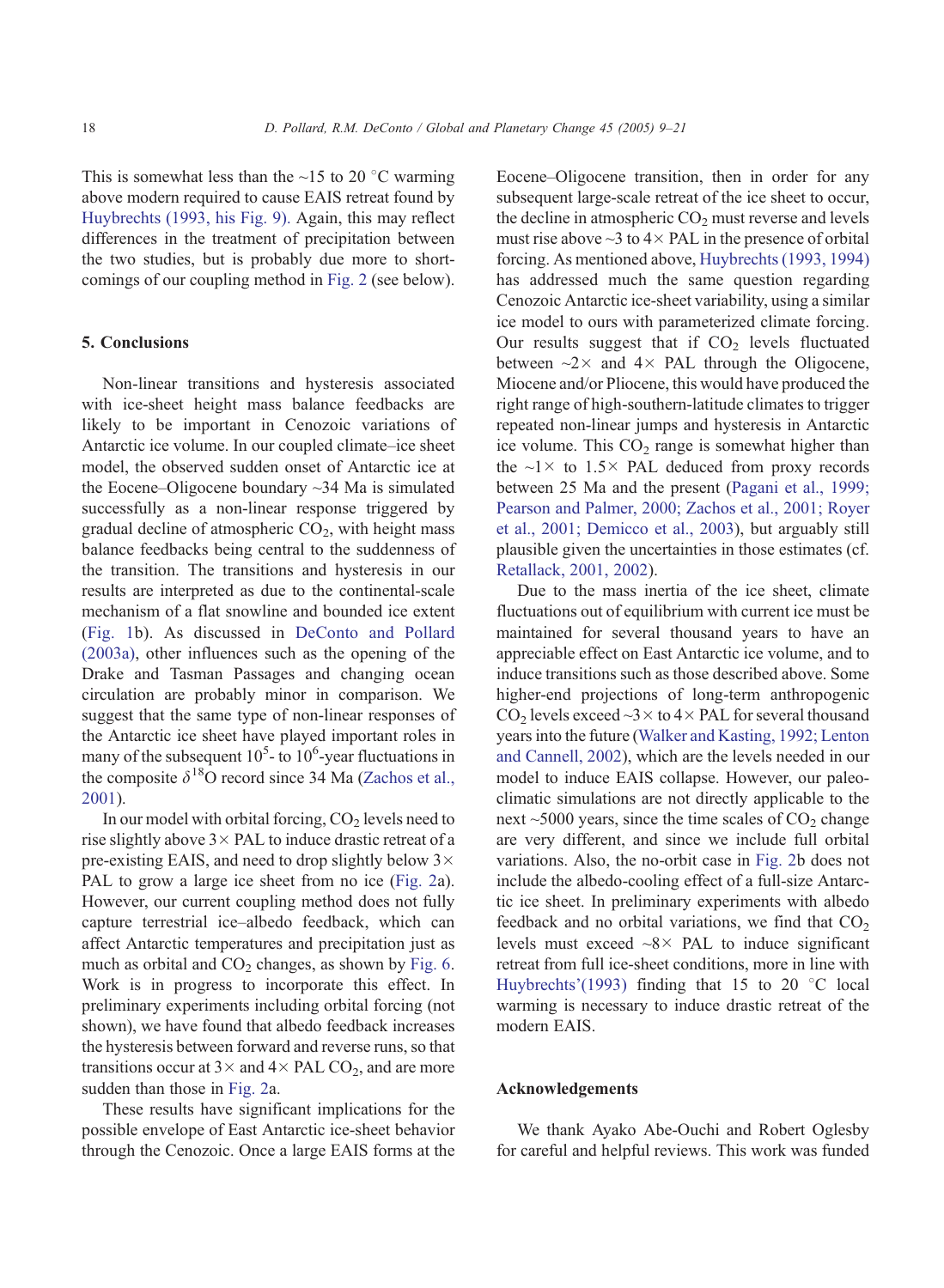by the U.S. National Science Foundation under collaborative grant ATM-9905890/9906663.

# Appendix A. Plastic ice sheet on sloping terrain

We considered the idealized geometry shown in Fig. A1 as a possible analogy for the substeps in [Fig.](#page-4-0) 2a, as individual ice caps form and decay on the mountain ranges of Antarctica. As explained in the text, its stability results ([Fig. 1a](#page-1-0)) turned out to be not very relevant to our main model behavior. However, the analysis of this case may be of interest for its own sake, and is presented below. A more heuristic approximate solution is used by [Oerlemans \(2003\).](#page-11-0)

For a given ice-sheet size  $L$  (half-width from the central peak to the ice edge), we need to derive the ice surface profile. The elevation of the ice-sheet surface h versus horizontal distance from the central peak  $x$ obeys:

$$
(h+sx)\frac{\partial h}{\partial x} = -\frac{\lambda}{2}
$$
 (A1)

where  $s$  is the slope (positive downwards) of the undisturbed bedrock away from the peak, and  $\lambda = (2\tau/\sqrt{2\pi})$  $\rho_{i}g$ )(1- $\rho_{i}/\rho_{b}$ ). Here,  $\tau$  is the constant plastic basal shear stress, g is the gravitational acceleration, and  $\rho_i$ and  $\rho_b$  are densities of ice and bedrock, respectively. All elevations including  $h$  are relative to the undisturbed bedrock peak. Eq. (A1) and  $\lambda$  follow from the usual shallow-ice and plastic approximations and isostatic depression of bedrock.

We were unable to find an analytic solution  $h(x)$  of Eq. (A1). But by switching dependent and independent variables  $h$  and  $x$  and re-arranging, Eq. (A1) becomes:

$$
\frac{\partial x}{\partial h} + \frac{2s}{\lambda} x = -\frac{2}{\lambda} h \tag{A2}
$$

which is solvable analytically for x as a function of  $h$ , with the boundary condition that  $x=L$  at  $h=-sL$ . The solution is:

$$
x = \frac{\lambda}{2s^2} \left[ 1 - e^{-\frac{2s}{\lambda}(h + sL)} \right] - \frac{h}{s}
$$
 (A3)

This is valid for x between 0 and  $L$ , i.e., for  $h$ between the central ice elevation  $h_c$  and  $-sL$ . The value of  $h_c$  may be found by a numerical search (e.g., Newton–Raphson iteration) yielding the zero of the right-hand side of Eq. (A3).

The switch of variables from  $h(x)$  to  $x(h)$  is convenient in finding the net mass balance of the ice sheet for a given flat snowline elevation E, with uniform accumulation rate  $a$  above and uniform ablation rate  $a'$  below. The distance from the center to the intersection of the snowline and ice surface,  $x_e$ say, is given immediately by the right-hand side of Eq. (A3) with h replaced by E (if E is between  $-sL$  and  $h<sub>c</sub>$ ). The average mass balance for the whole ice sheet is  $a(x_e/L) - a'(1-x_e/L)$ . Thus, a 2-D map of ice mass balance versus  $L$  and  $E$  can quickly be computed numerically with very fine increments of  $L$  and  $E$ , whose zero-contours are the thick solid and dashed curves in [Fig. 1a](#page-1-0).



Fig. A1. Geometry of a 1-D plastic ice sheet on sloping terrain with a central peak (unbounded triangular mountain range). Thick solid lines show the ice surface and bed, thin solid and dashed lines show undisturbed bedrock elevation, and the flat dotted line shows the snowline (ELA).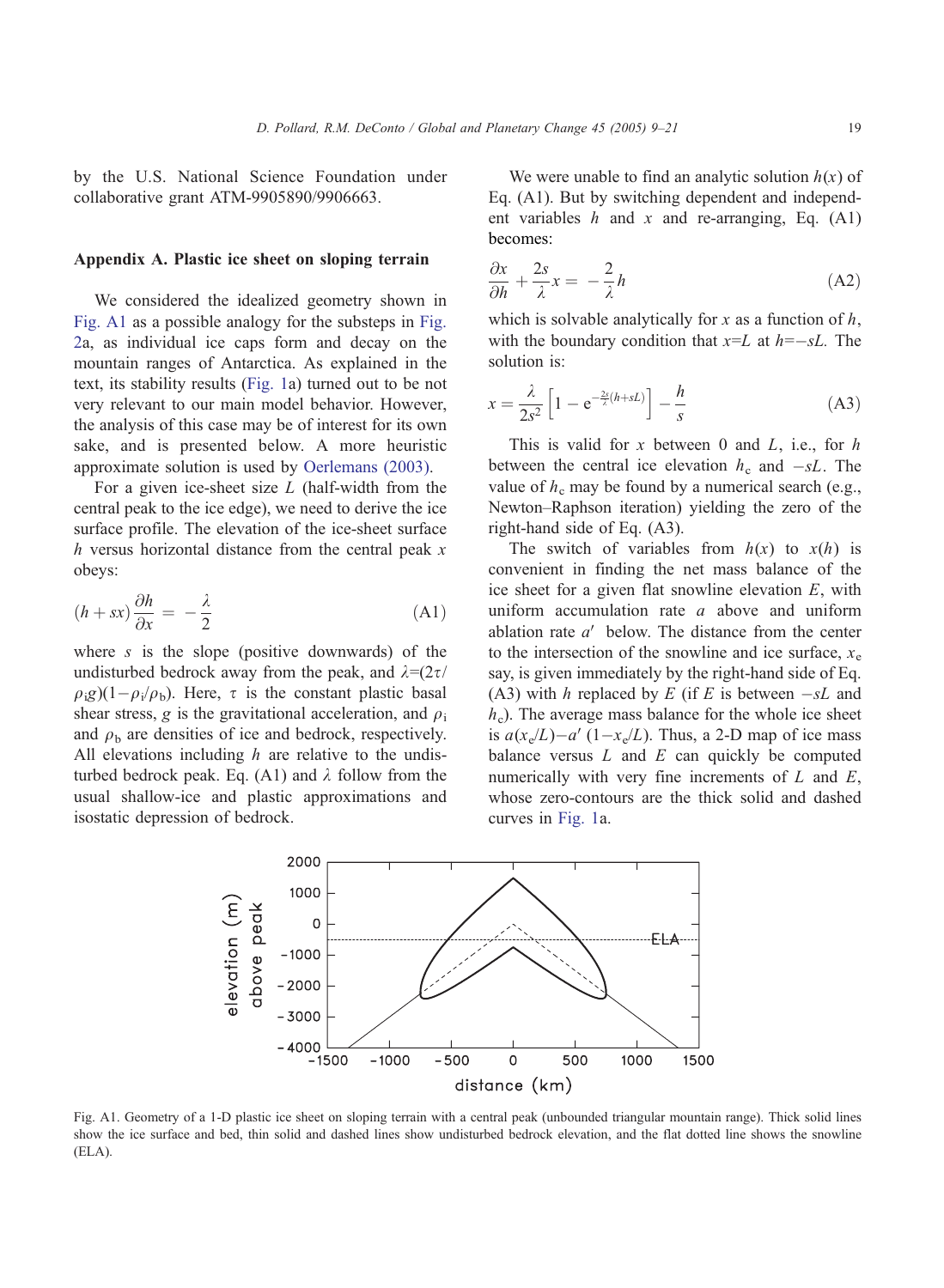<span id="page-11-0"></span>Although not needed here, the total ice-sheet volume  $V$  (actually cross-sectional area) for a given L is:

$$
V = 2\left(\int_{-sL}^{h_c} x(h)dh - \frac{sL^2}{2}\right) \frac{1}{(1 - \rho_i/\rho_b)}
$$
 (A4)

where the integral is an algebraic expression derived straightforwardly from Eq. (A3), the term  $-sL^2/2$ removes the solid-earth triangular area as if there was no bedrock depression, and  $1/(1-\rho_i/\rho_b)$  allows for isostatic depression. The central ice elevation  $h_c$  must be found from Eq. (A3) as above by Newton– Raphson (or other) iteration.

#### References

- Abe-Ouchi, A., Blatter, H., 1993. On the initiation of ice sheets. Ann. Glaciol. 18, 203 – 207.
- Anderson, J.B., Smith Wellner, J., Lowe, A.L., Mosola, A.B., Shipp, S.S., 2001. Footprint of the expanded West Antarctic Ice Sheet: ice stream history and behavior. GSA Today, Geol. Soc. Am.  $11$  (10),  $4-9$ .
- Bamber, J.A., Bindschadler, R.A., 1997. An improved elevation dataset for climate and ice-sheet modeling: validation with satellite imagery. Ann. Glaciol. 25, 439-444.
- Berner, R.A., Kothavala, Z., 2001. GEOCARB III: a revised model of atmospheric CO<sub>2</sub> over Phanerozoic time. Am. J. Sci. 301,  $182 - 204.$
- Birchfield, G.E., 1977. A study of the stability of a model continental ice sheet subject to periodic variations in heat input. J. Geophys. Res. 82, 4909 – 4913.
- Birchfield, G.E., Weertman, J., Lunde, A.T., 1982. A model study of the role of high-latitude topography in the climatic response to orbital insolation anomalies. J. Atmos. Sci. 39, 71-87.
- Brotchie, J.F., Sylvester, R., 1969. On crustal flexure. J. Geophys. Res. 74, 5240 – 5252.
- Crowley, T.J., Baum, S.K., 1995. Is the Greenland ice sheet bistable? Palaeoceanography 10, 357-363.
- Crowley, T.J., Yip, K.-J., Baum, S.K., 1994. Snowline instability in a general circulation climate model; application to Carboniferous glaciation. Clim. Dyn. 10, 363 – 376.
- DeConto, R.D., Pollard, D., 2003a. Rapid Cenozoic glaciation of Antarctica triggered by declining atmospheric  $CO<sub>2</sub>$ . Nature 421,  $245 - 249$ .
- DeConto, R.D., Pollard, D., 2003b. A coupled climate-ice sheet modeling approach to the early Cenozoic history of the Antarctic ice sheet. Palaeogeogr. Palaeoclimatol. Palaeoecol. 198, 39 – 52.
- Demicco, R., Lowenstein, T.K., Hardie, L.A., 2003. Atmospheric pCO2 since 60 Ma from records of seawater pH, calcium and primary carbonate mineralogy. Geology 31, 793 – 796.
- Hay, W.W., DeConto, R.M., Wold, C.N., Wilson, K.M., Voight, S., Schulz, M., Wold-Rossby, A., Dullo, W.-C., Ronov, A.B.,

Balukhovsky, A.N., 1999. An alternative global Cretaceous paleogeography. In: Barrera, E., Johnson, C. (Eds.), The Evolution of Cretaceous Ocean Climate Systems. Geol. Soc. Am., Boulder, Colorado, pp. 1-48.

- Hughes, T., 1975. The West Antarctic ice sheet: instability, disintegration, and initiation of ice ages. Rev. Geophys. Space Phys. 13, 502-526.
- Huybrechts, P., 1990. A 3-D model for the Antarctic ice sheet: a sensitivity study on the glacial–interglacial contrast. Clim. Dyn. 5, 79 – 92.
- Huybrechts, P., 1990. The Antarctic ice sheet during the last glacial– interglacial cycle: a three-dimensional experiment. Ann. Glaciol. 14, 115 – 119.
- Huybrechts, P., 1993. Glaciological modeling of the late Cenozoic East Antarctic ice sheet: stability or dynamism? Geogr. Ann. 75A, 221 – 238.
- Huybrechts, P., 1994. Formation and disintegration of the Antarctic ice sheet. Ann. Glaciol. 20, 336 – 340.
- Huybrechts, P., de Wolde, J., 1999. The dynamic response of the Greenland and Antarctic ice sheets to multiple century climate warming. J. Climate 1, 2169-2188.
- Huybrechts, P., Oerlemans, J., 1990. Response of the Antarctic ice sheet to future greenhouse warming. Clim. Dyn. 1990,  $93 - 102$ .
- Lear, C.H., Elderfield, H., Wilson, P.A., 2000. Cenozoic deep-sea temperatures and global ice volumes from Mg/Ca in benthic foramineferal calcite. Science 287, 269 – 272.
- Lenton, T.M., Cannell, M.G.R., 2002. Mitigating the rate and extent of global warming. Clim. Change 52, 255 – 262.
- MacAyeal, D.R., 1992. Irregular oscillations of the West Antarctic ice sheet. Nature 359, 29 – 32.
- Maqueda, M.A.M., Willmott, A.J., Bamber, J.L., Darby, M.S., 1998. An investigation of the Small Ice Cap Instability in the Southern Hemisphere with a coupled atmosphere–sea ice– ocean–terrestrial ice model. Clim. Dyn. 14, 329 – 352.
- Mengel, J.G., Short, D.A., North, G.R., 1988. Seasonal snowline instability in an energy balance climate model. Clim. Dyn. 2,  $127 - 131.$
- North, G.R., 1975. Analytical solution of a simple climate model with diffusive heat transport. J. Atmos. Sci. 32, 1301-1307.
- North, G.R., 1984. The small ice cap instability in diffusive climate models. J. Atmos. Sci. 41, 3390 – 3395.
- Oerlemans, J., 1981. Some basic experiments with a vertically integrated ice sheet model. Tellus 33, 1 – 11.
- Oerlemans, J., 1982a. Glacial cycles and ice sheet modeling. Clim. Change 4, 353 – 374.
- Oerlemans, J., 1982b. A model of the Antarctic ice sheet. Nature 297, 550 – 553.
- Oerlemans, J., 2002a. On glacial inception and orography. Quat. Int.  $95-96, 5-10.$
- Oerlemans, J., 2002b. Global dynamics of the Antarctic ice sheet. Clim. Dyn. 19, 85-93.
- Oerlemans, J., 2003. A quasi-analytical ice-sheet model for climate studies. Nonlinear Process. Geophys. 10, 441-452.
- Oerlemans, J., 2004. Correcting the Cenozoic  $\delta^{18}$ O deep-sea temperature record for Antarctic ice volume. Palaeogeogr. Palaeoclimat. Palaeoecol. 208, 195-205.